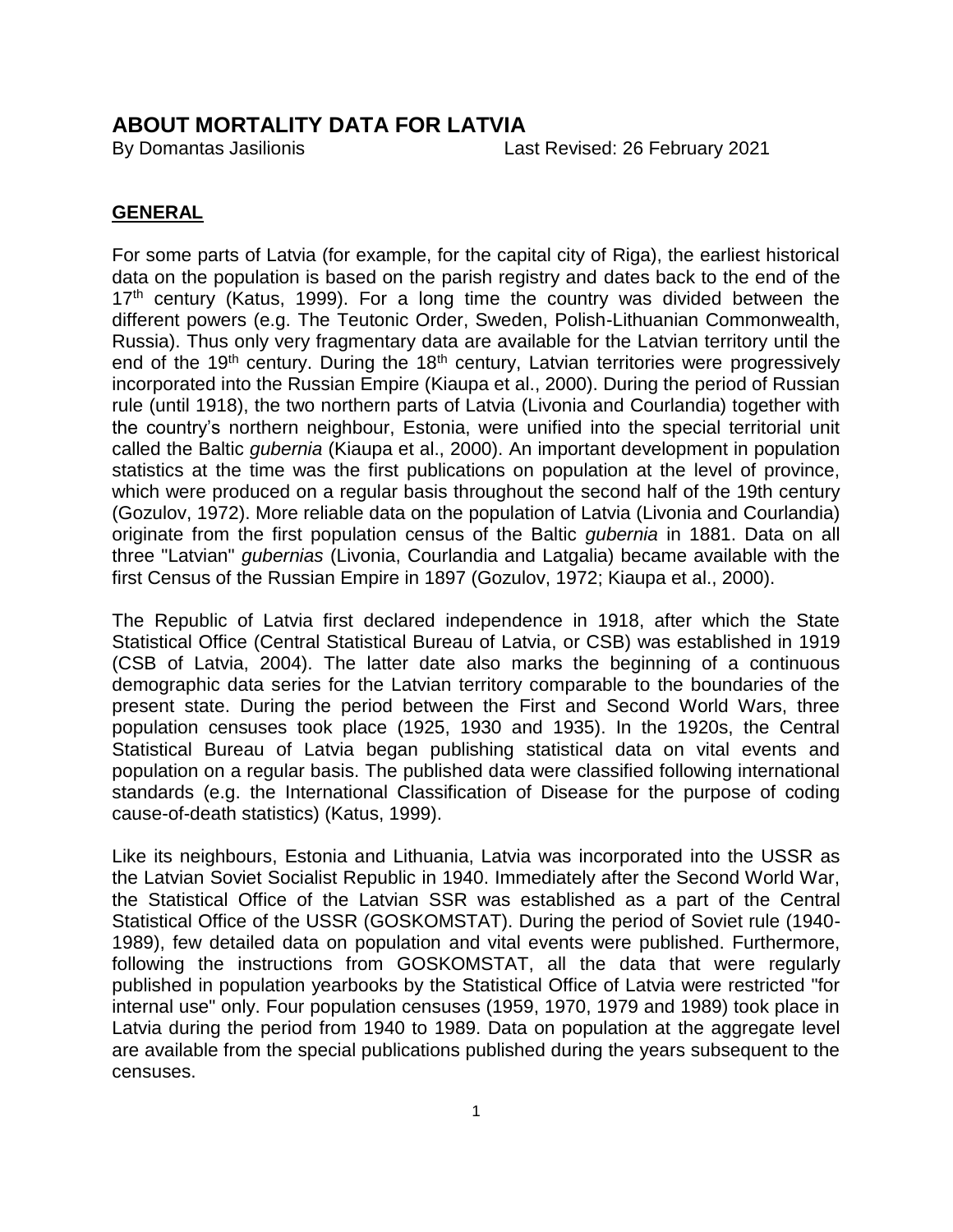More detailed data (e.g. by single year of age) on population and vital events were available in the format of manuscripts or unpublished tables, which were usually kept in the special "secret" reports on the population of Latvia.

After the restoration of independence in 1990, the Central Statistical Bureau (CSB) of Latvia was re-established and became the main body responsible for population statistics in Latvia (CSB of Latvia, 2004). Beginning in the 1990s, the CSB of Latvia took several steps to meet international standards for classifying demographic data. First of all, the World Health Organization (WHO) definition of live births and infant deaths was introduced in 1991. Among other major steps for improving the comparability of the demographic data was the replacement of the old Soviet classification of causes of death by the International Classification of Diseases (ICD) in 1993. The first population census after the restoration of independence took place in 2000. Following the census, new inter-censal population estimates (for the period 1990-2000) were calculated by the CSB of Latvia. They replaced the previously used post-censal population estimates, which were affected by under-estimation of unregistered emigration during the 1990s. The most recent population census was conducted in 2011. The revised inter-censal population estimates for 2001-2011 taking into account large unregistered emigration during the 2000s have been published in the online Statistics Database (http://www.csb.gov.lv).

From the beginning of the 1990s, data on population and vital events have become freely available to researchers and the public. Together with annual population yearbooks, the CSB of Latvia publishes special reports or statistical abstracts devoted to the specific demographic processes (e.g. mortality by cause of death, detailed data from the population census, etc.) (CSB of Latvia, 2004).

#### *Source of Data*

Official data on births, deaths, and population were provided by the Central Statistical Bureau of Latvia (as electronic data files) or downloaded from the online Statistics Database (http://www.csb.gov.lv). The provided data include electronic data containing unpublished demographic data for the period of Soviet rule (1959-1989). All the original data for the Human Mortality Database (HMD) were collected and prepared by the Central Statistical Bureau of Latvia under the supervision of Mr. Uldis Usackis.

#### **TERRITORIAL COVERAGE**

There were no territorial changes in Latvia during the period covered by available data (1959-2019).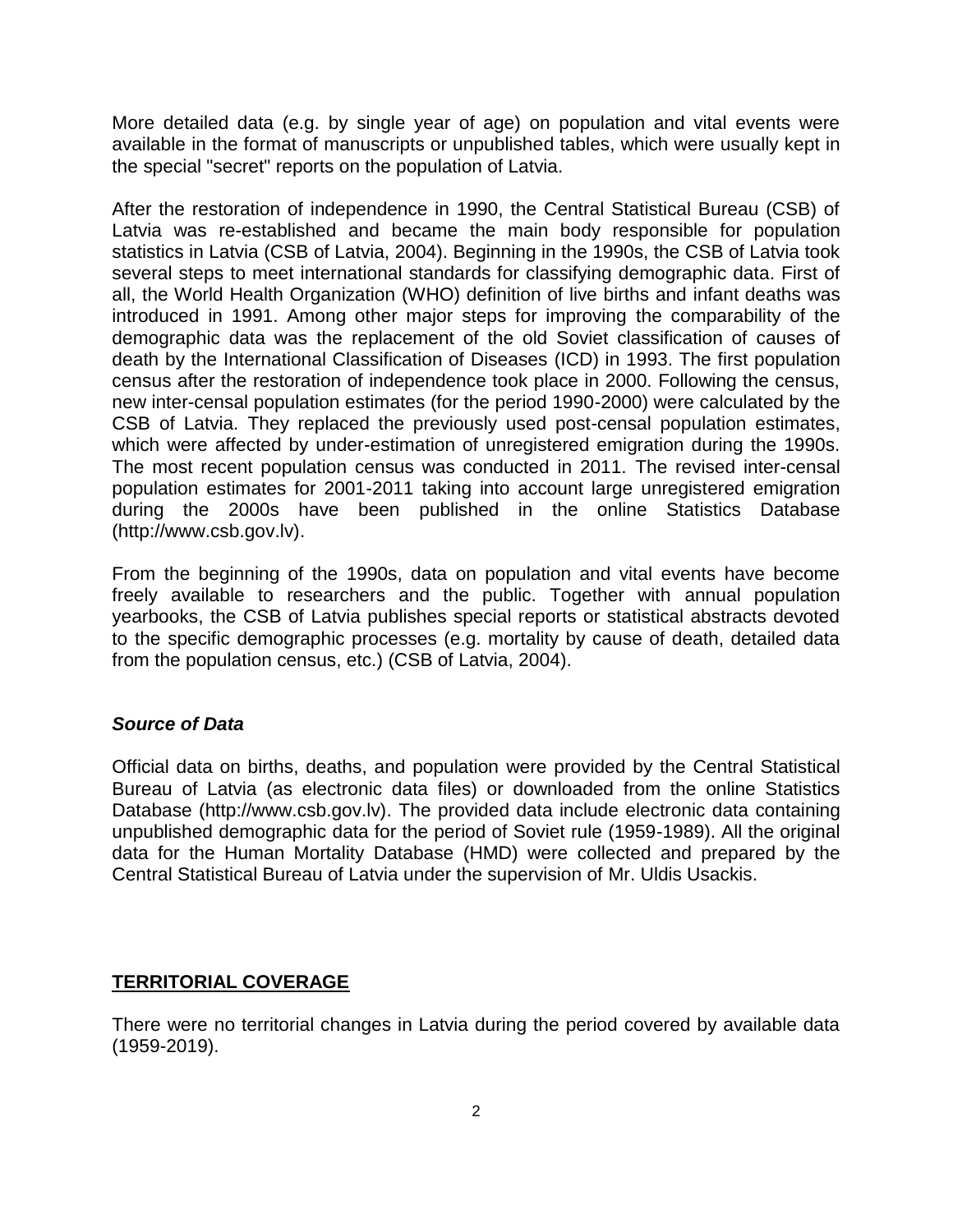#### **DEATH COUNT DATA**

#### *Coverage and Completeness*

Registration of deaths has been complete and has covered the whole territory of Latvia since the end of the 1950s. There is some evidence that Latvian data on deaths are more reliable compared to the death statistics of neighbouring Lithuania for the 1950s (Stukonis, 1958).

As in the case of other former Soviet states, the registration system of deaths as well as other vital events has been very centralised. Although several new laws on the registration of death have been passed since the restoration of Latvian independence (in 1990), the basic principles remained more or less the same as during the Soviet period. First, a medical death certificate is issued for the deceased by a medical or judicial institution. Second, on the basis of the medical certificate, a death record is compiled by the Registry Offices under the Ministry of Justice. Every month, the Registry Offices send copies of these records to the Central Statistical Bureau of Latvia in Riga (Aspinall et al., 2003).

During the years 1994-2019, the CSB of Latvia published death counts by the age reached during the year (vertical parallelograms) (with the exception of data for the year 2007, which were provided by Lexis squares). In addition, the Statistics office published official death counts for age 0 for the lower Lexis triangle. By subtracting this death count from the death counts below age one in the Lexis square, it was possible to determine the number of infant deaths in the upper Lexis triangle. Similarly, the number of deaths for the lower triangle of age 1 were estimated by subtracting the number of deaths at age 0 in the upper Lexis triangle from the number of deaths in the vertical parallelogram for age 1 (age reached during the year). Recently, the CSB Latvia has replaced earlier published official death counts classified by age reached during the year (vertical parallelograms) for 2000-2014 by deaths by single year of age (Lexis squares). This age classification has also been applied in more recent publications, for the years starting in 2015. However, deaths for 1994-1999 remain classified according to the age reached during the year (vertical parallelogram).

#### *Specific Details*

Most concerns about the reliability of the Latvian data on deaths relate to the period of Soviet rule (from the Second World War to 1989). Problems related to the underestimation of infant mortality due to a more restrictive definition of live births (which was in force until 1990) have been widely discussed (see Anderson & Silver, 1997). According to the "Soviet" definition, early neonatal deaths (i.e., those within the first seven days of life) were not registered if the body weight was less than 1,000 grams, the period of gestation was shorter than 28 weeks or the body length was shorter than 35 centimeters. This definition was different from that proposed by the WHO and led to a substantial under-estimation of infant deaths in Latvia as well as in other post-Soviet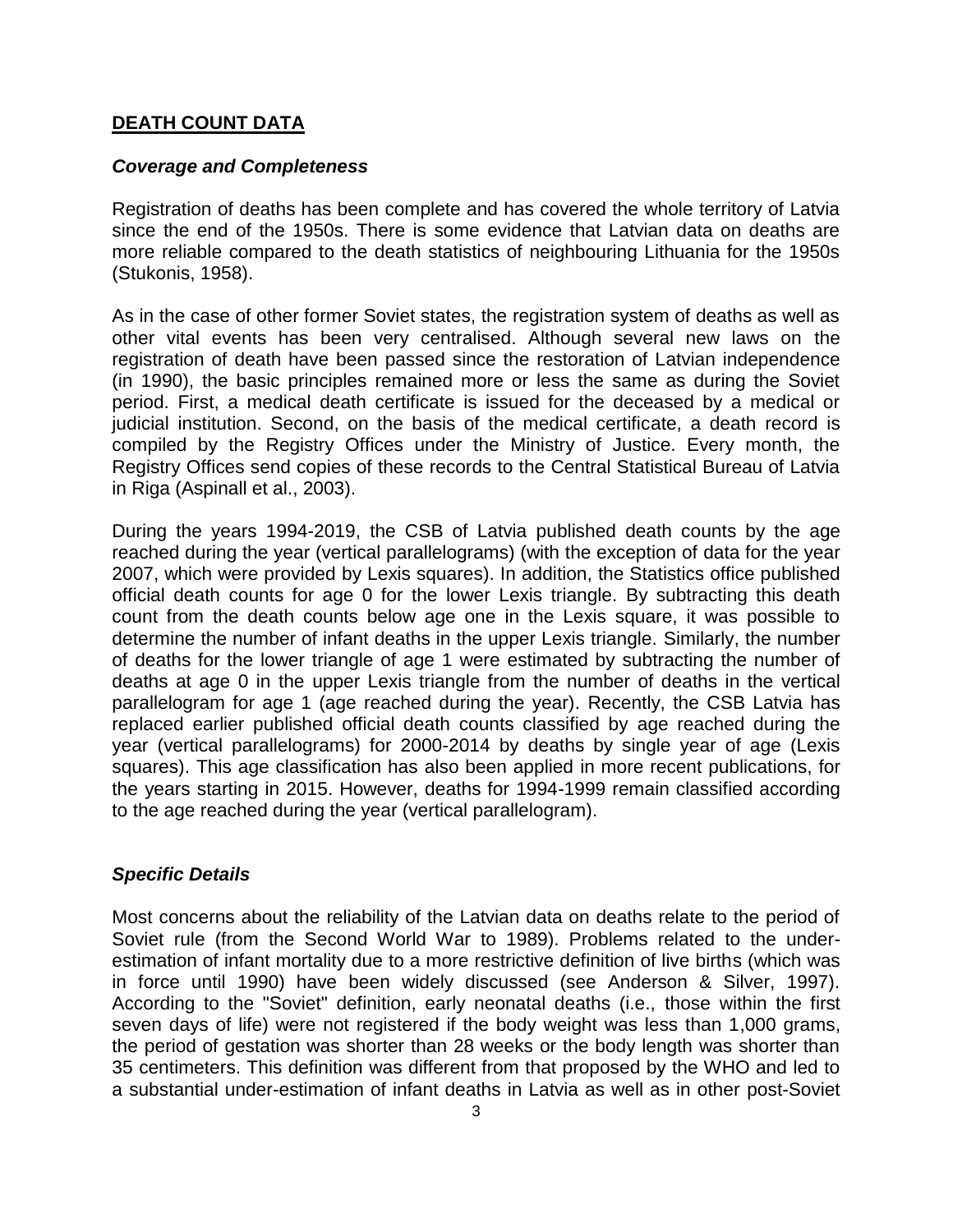countries (Anderson & Silver, 1997). Since 1991, the WHO definition of live births has been used in Latvia.

Evidence from the post-Soviet countries shows that estimations of mortality at older ages (especially for the 1960s) should be treated with caution due to age heaping problems (Anderson & Silver, 1997). Nonetheless, Kannisto suggested that although the Latvian mortality data are likely to be affected by age exaggeration, they are of "conditionally acceptable quality" (Kannisto, 1994). Stukonis (1958) also pointed out that at the end of the 1950s, registration of deaths was significantly better in Latvia than in Lithuania (Stukonis, 1958). The present results support these statements: age heaping problems appear less evident in the case of Latvia than in Russia and Lithuania. For more details, see the section "Data Quality Issues". All the data on deaths were provided by the Central Statistical Bureau of Latvia as Excel files.

### **POPULATION COUNT DATA**

#### *Coverage and completeness*

Four population censuses (1959, 1970, 1979 and 1989) were conducted in Latvia during the period of the Soviet rule (1940-1989). The first population census after the restoration of Latvia's independence took place on March 31<sup>st</sup>, 2000 and the most recent census was conducted on March 1<sup>st</sup>, 2011.

The Statistical Office of the Latvian SSR and the Central Statistical Office of the USSR (GOSKOMSTAT) produced official population estimates (as of January 1st) for the intercensus years 1971-1979 and 1980-1989. The official January 1st estimates for the period 1960-1969 are not available. The newest inter-censal population estimates for the period 1990-2011 were produced by the Central Statistical Bureau of Latvia. These official population estimates replaced the previously published post-censal estimates for 1990-2000 and 2001-2011. The new series of inter-censal population estimates take into account large unregistered emigration in the 1990s and 2000s which was not accounted for in the previously published post-censal population estimates. For example, earlier published figures for the total population on January 1st, 2011 (based on the 2000 census) are about 7% higher than the new estimates based on the 2011 census (2,229,000 vs. 2,074,000, respectively).

All the population data were provided (in the format of Excel files) by the Central Statistical Bureau of Latvia or downloaded from its online Statistics Database (http://www.csb.gov.lv).

#### *Specific Details*

Several problems should be considered when using the Latvian data on population. First, there was a change in population coverage from a definition using the "actually present population" to one using the "permanently resident population". The census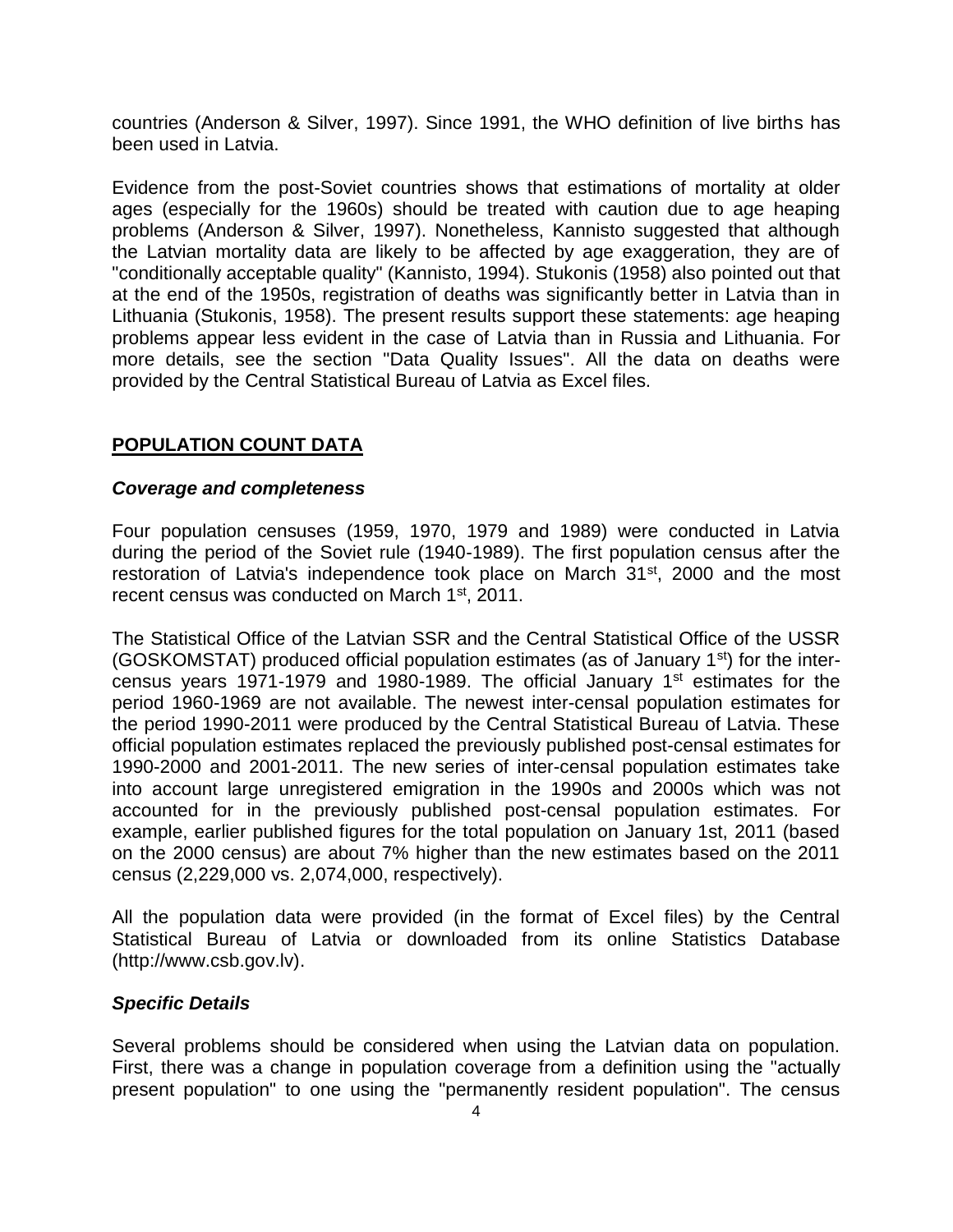counts for 1959 and 1970 represent the "actually present population", whereas since 1971 the official population estimates have corresponded to the "permanently resident population". This change in definition may have been partly responsible for the apparently slight increase in mortality between 1970 and 1971.

The second problem relates to the smoothing procedures used by the Statistical Office during the period of Soviet rule. As in the case of Lithuania, some peaks in population numbers at certain ages found in the population censuses (1959, 1970 and 1979) are absent from the population estimates. We do not know what procedures were applied by the Statistical Office of the Latvian SSR in performing such calculations. Because the smoothing of population numbers at certain ages for the years 1971-1989 is less evident for Latvia than for Lithuania (see the *Background and Documentation file* for Lithuania), for those years the official population estimates are used for subsequent calculations of the mortality surface for the HMD. For the period 1960-1969, new intercensal population estimates were calculated using the HMD methods protocol (see Methods Protocol for details).

The third issue to be considered relates to official population estimates for the period 1990-2011. A significant peak in population numbers among adults born in 1972 shows in the data for 1990-1999, but not for the subsequent years 2000-2011 (including in the 2000 population census). It is difficult to determine whether this is due to a very strange but real migration pattern (affecting only one cohort) or whether it is due to an error in calculations. For more details see the section on "Data Quality Issues".

Starting from the January 1st, 2017 the Central Statistical Bureau of Latvia discontinued the practice of including into the official population counts persons who were not in fact residing within the country but who declared their workplace (enterprise registered in Latvia) as their place of residence (Statistics Latvia, 2018). This change affected a very small number of people and had no effects (disruptions or discontinuities) on the total and age-specific population counts.

#### **BIRTH COUNT DATA**

#### *Coverage and Completeness*

The registration of births is considered complete and covers the entire territory of Latvia. As for deaths, the birth registration system has always been very centralised. First, a birth document is issued for each newborn by a medical institution. Second, on the basis of this document a birth certificate is issued by the Registry Offices under the Ministry of Justice. Every month, the Registry Offices send copies of these documents to the Central Statistical Bureau of Latvia in Riga (Aspinall et al., 2003).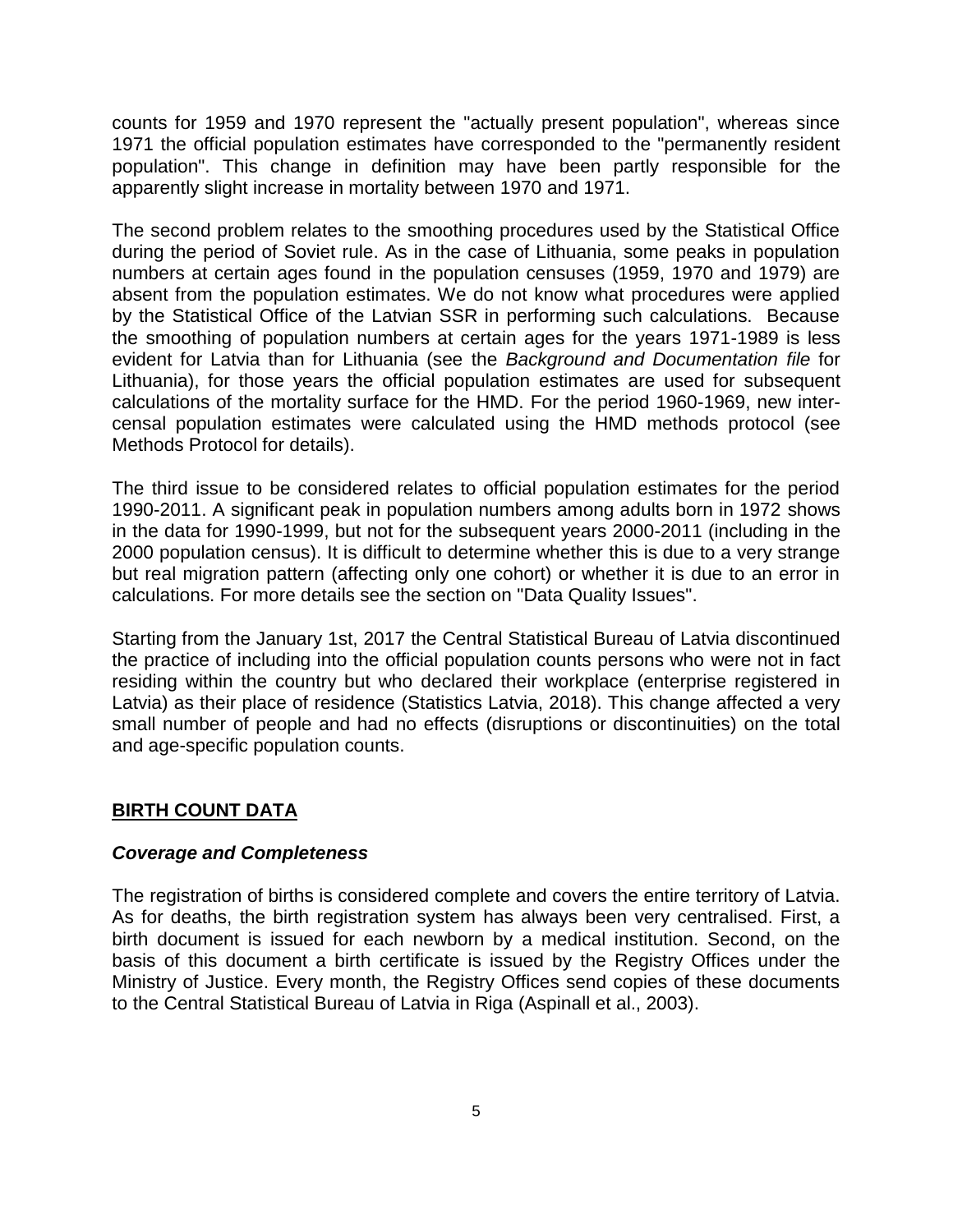#### *Specific Details*

The Soviet definition of live births (which differed from that of the WHO) was used in Latvia from 1940 until 1991. Live births were defined on the following criteria: evidence of life (respiration after separation from the mother's body); birth weight of at least 1,000 grams; gestational period of 28 weeks or longer; and body length of 35 centimeters or longer. Newborns who did not meet all of these criteria and died within the first week of life were not registered as live births nor as infant deaths but as stillbirths. These newborns were registered as live births only if they survived for more than seven days. This restricted definition of live births has led to an underestimation of births (and infant deaths). As in the other two Baltic States (Lithuania and Estonia), Latvia started using the WHO definition of live births in 1991.

Since 2000, the number of live births also includes those occurring abroad to women who have been residing outside of Latvia for less than a year.

For the years 1948-1950, 1952, and 1956-1959, the total number of live births stated in the birth-of-month statistics does not correspond to the total number of live births by year published by CSB Latvia. Since only the proportional distribution of births by month is used, rather than the absolute number of births (which is taken from the birth-by-sex file), this discrepancy has not been corrected.

#### **DATA QUALITY ISSUES**

Although population counts for 1959 and 1970-2014 were available, it is unclear whether population estimates have ever been calculated for the 1960s. In the case of neighbouring Lithuania, such population estimates exist, but they are greatly distorted by smoothing procedures (all peaks after age 20 have been smoothed) (see the *Background and Documentation* file for Lithuania). Given that local Statistical Offices were very centralised (they were local branches of the Central Statistical Office of the USSR), similar data (with similar inconsistencies) might be expected to exist for Latvia. Nonetheless, as noted earlier, new population estimates were calculated following the HMD Methods Protocol for the period 1960-1969.

Although some small inconsistencies were found (as described below) between the data from the 1970 and 1979 censuses as well as in the corresponding population estimates, official population estimates were used for the period from 1970 until 2015.

#### *Problems related to the quality of data on population*

Population counts from the first post-war population census of 1959 exhibit severe age heaping problems with significant peaks at ages ending with "0". These peaks are much less apparent in the subsequent census of 1970 (Figure 1). Therefore, taking into account the data quality problems of the 1959 census, the newly calculated population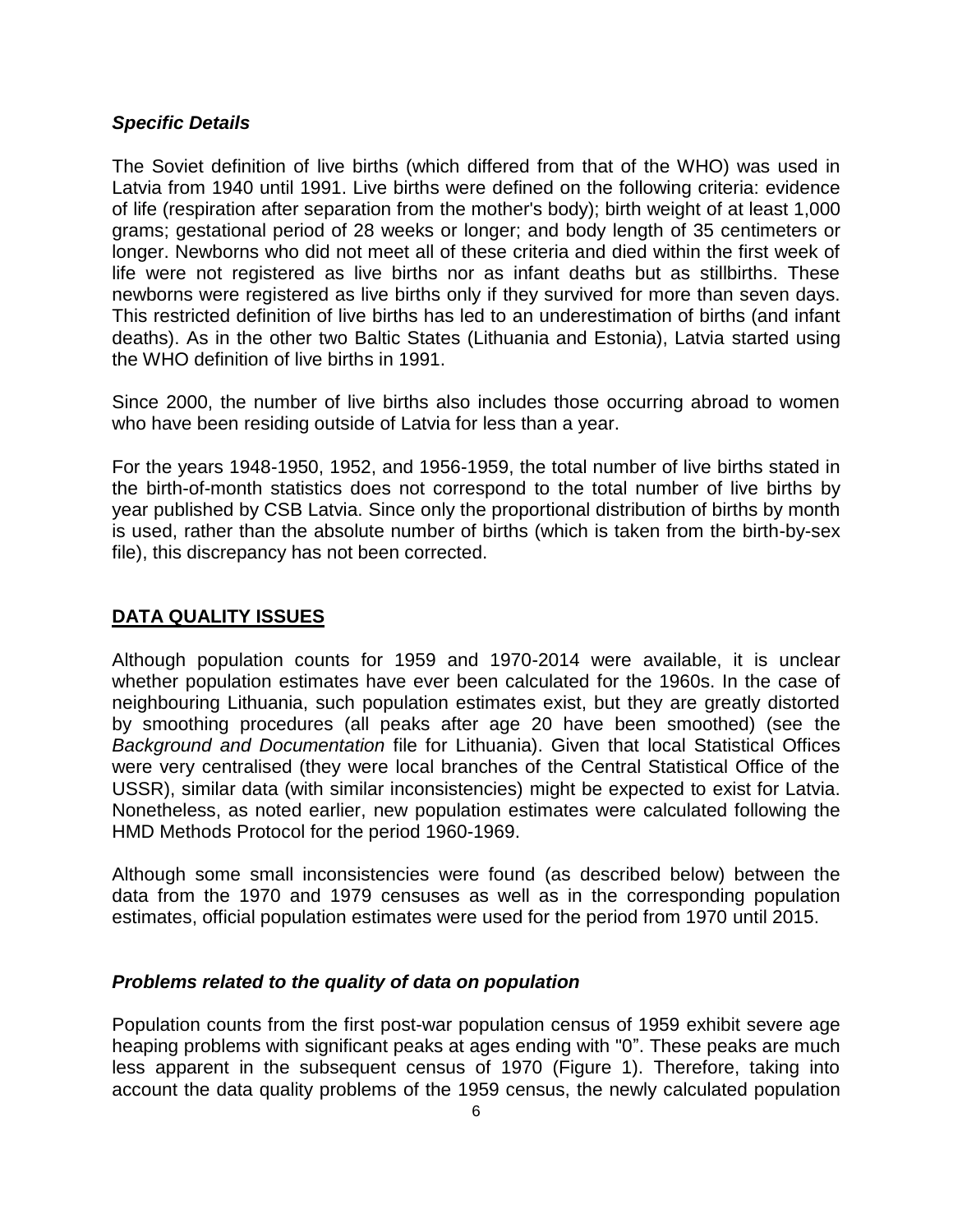estimates for the period 1960-1969 should be used with caution. Comparisons with Swedish data have showed that old age mortality seems to be underestimated for this period in Latvia.

Checking the consistency of population estimates for the 1970s and 1980s, it was found that whereas the 1970, 1979 and 1989 censuses show some evidence of age heaping, the inter-censal estimates do not (Appendix 2, Figures 2A and 2B). In addition, when comparing the official estimates for 1974 and 1975, we find an unexplainable drop in the number of males in the 1956 birth cohort (data not shown). It is possible that in these particular years, recruitment into the Soviet Army was counted as migration. Alternatively, this strange drop in the number of males in this cohort may have resulted from a computing error.

Another inconsistency between population estimates is evident in the data for the 1990s: there is a peak in the number of males and females born in 1972 in the data for 1990-1999, but not in the population estimates for the subsequent years 2000, 2001 and 2002 (including the 2000 population census) (Appendix 2, Figure 2C and 2D).

#### *Checking the quality of data on deaths*

Age heaping at older ages (and age overstatement) is a concern in dealing with mortality statistics in the former USSR (Anderson & Silver, 1997). In the case of Russia and Lithuania, there is evidence of age heaping in deaths at ages 70, 80 and 90 in the data for the period before 1970 (see the HMD *Background and Documentation* file for Russia and Lithuania). Furthermore, significant peaks in deaths at age 99 were found in both of these countries in the early 1960s.

Taking into account that similar death registration procedures were in force, one might also expect similar data reliability problems for Latvia. Therefore, data checks were performed for Latvia using the same procedures as for Russia and Lithuania. The findings, however, do not support the initial hypothesis: there is no clear evidence of age heaping for deaths at ages 70, 80 and 90 in the 1960s (Appendix 3, Figure 3) nor is any peak found in deaths at age 99.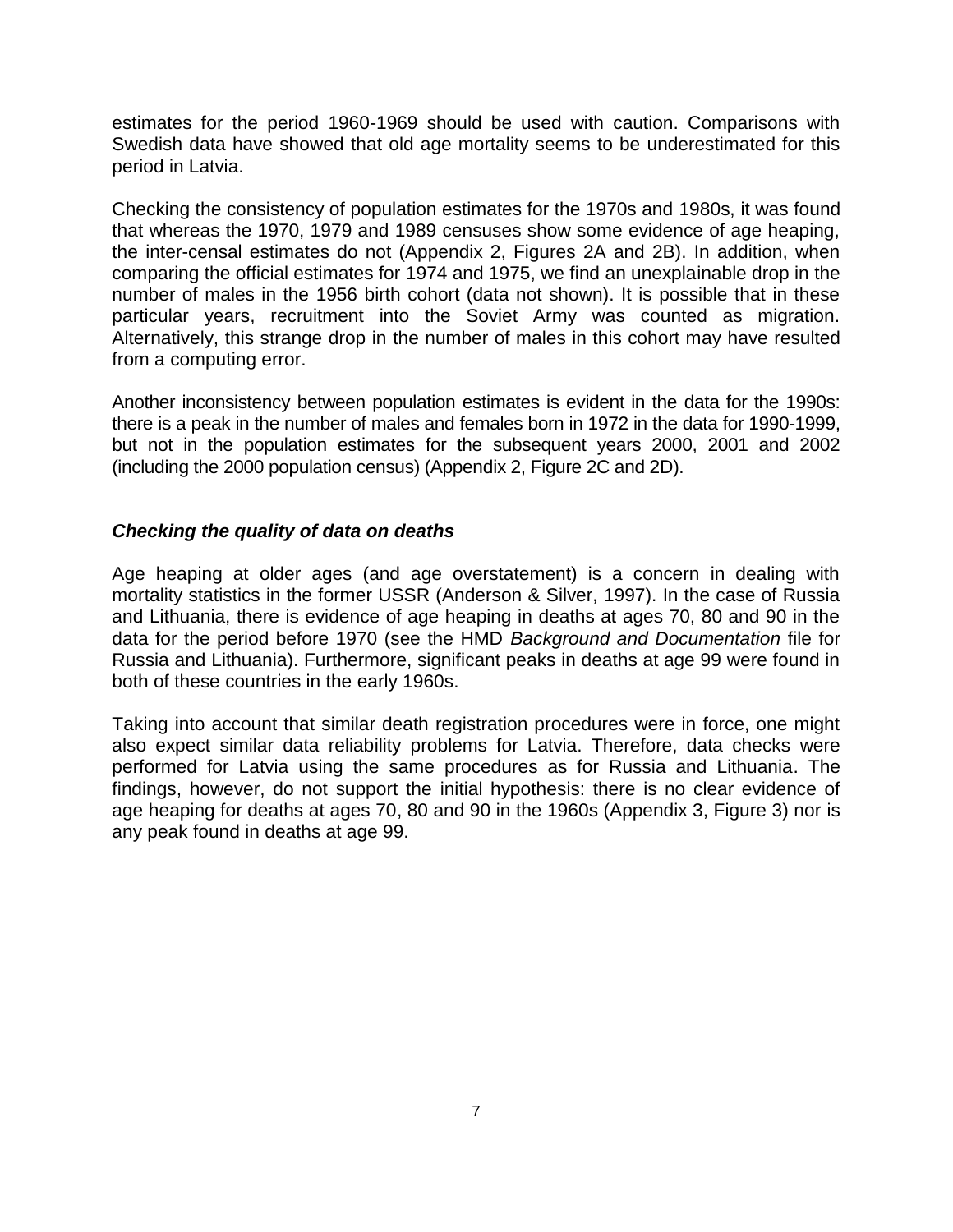**Figure 1.** Fluctuations in Latvian female population counts by age: differences between the census of 1959 and the subsequent census of 1970.



Comment on Figure 1. There are significant peaks in female population counts at ages 30, 60 and 70 in the 1959 census data. In contrast, there is much less evidence of such peaks at the corresponding ages 41, 71 and 81 in the subsequent population census of 1970.

### **REVISION HISTORY**

#### *Changes with the September 2018 revision:*

• **Life tables:** All life tables have been recalculated using a modified methods protocol. The revised protocol (Version 6) includes two changes: 1) a more precise way to calculate a0, the mean age at death for children dying during the first year of life and 2) the use of birth-by-month data (where and when available) to more accurately estimate population exposures. These changes have been implemented simultaneously for ALL HMD series/countries. For more details about these changes, see the revised Methods Protocol (at http://www.mortality.org/Public/Docs/Methods Protocol.pdf), particularly section 7.1 on Period life tables and section 6 and

Appendix E, on death rates. The life tables calculated under the prior methods (Version 5) remain available at v5.mortality.org but they have not been, and will not be, updated.

• **Death counts for 2000-2014:** newly published recalculated official deaths by single year age groups (Lexis squares) replaced previously published official deaths classified by parallelograms with vertical left and right sides.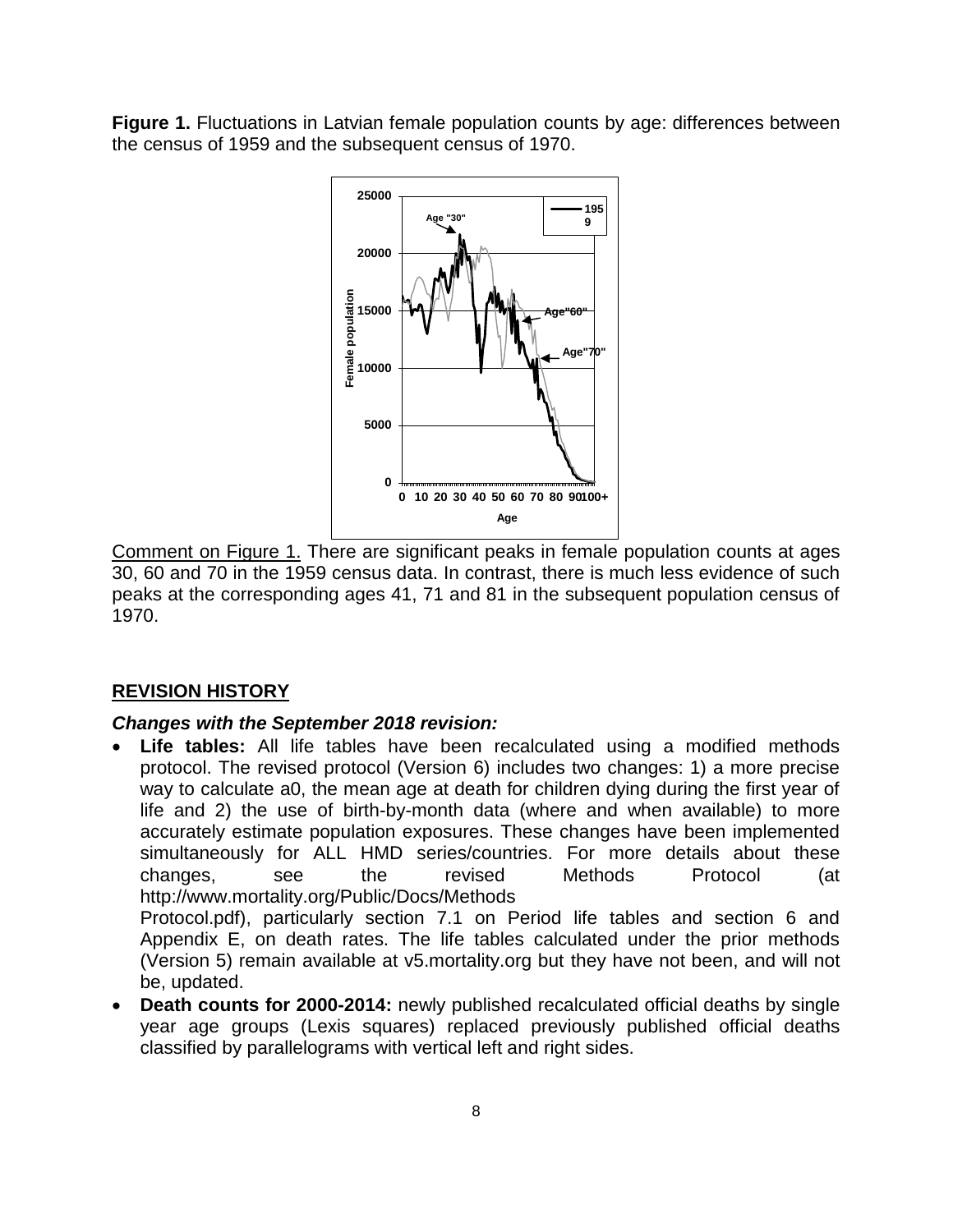#### **ACKNOWLEDGEMENTS**

We would like to thank Uldis Usackis, Baiba Zukula and their colleagues at the Central Statistical Bureau of Latvia for their help and cooperation to obtain the data.

#### **REFERENCES**

- Anderson, B.A., Silver, B.D. (1997). "Issues of Data Quality in Assessing Mortality Trends and Levels in the New Independent States." Pp.120-154 in: *Premature Death in the New Independent States*. Washington, DC, USA: National Academy Press.
- Aspinall, P.J., Jacobson, B., Polato, G.M. (2003). *Missing record: the case for recording ethnicity at birth and death registration*. London Health Observatory: 86p.
- Central Statistical Bureau of Latvia (CSB of Latvia). (2004). *Statistics in Latvia: History in Brief*. Retrieved 20 April 2004 (http:// www.csb.lv).
- Gozulov, A.I. (1972). "The state statistics in Russia during the age of capitalism." Pp.100-142 in: *Essays on the History of Statistics of the Motherland*. Moscow, Russia: Statistika. [in Russian]
- Kannisto, V. (1994). *Development of Oldest-Old Mortality, 1950-1990: Evidence from 28 Developed Countries.* Odense, Denmark: Odense University Press, 108p.
- Katus, K. (1999). *Long-term mortality trend in the Baltic countries*. Paper presented to the European Population Conference. The Hague, Netherlands: 28p.
- Kiaupa, Z., Mäesalu, A., Pajur, A., Straube, G. (2000). *Baltijos saliu istorija* [History of the Baltic States]. Vilnius: Kronta, 239p. [in Lithuanian]
- Stukonis, M. (1958). *On the registration of causes of death in the Lithuanian SSR.* Vilnius, Lithuania: Scientific-methodical bureau of sanitary statistics of the Lithuanian SSR, 12p.
- Central Statistical Bureau of Latvia (CSB) (2018). Changes in calculation of the actual place of residence. Retrieved 17 September 2018 (http://www.stat.ee).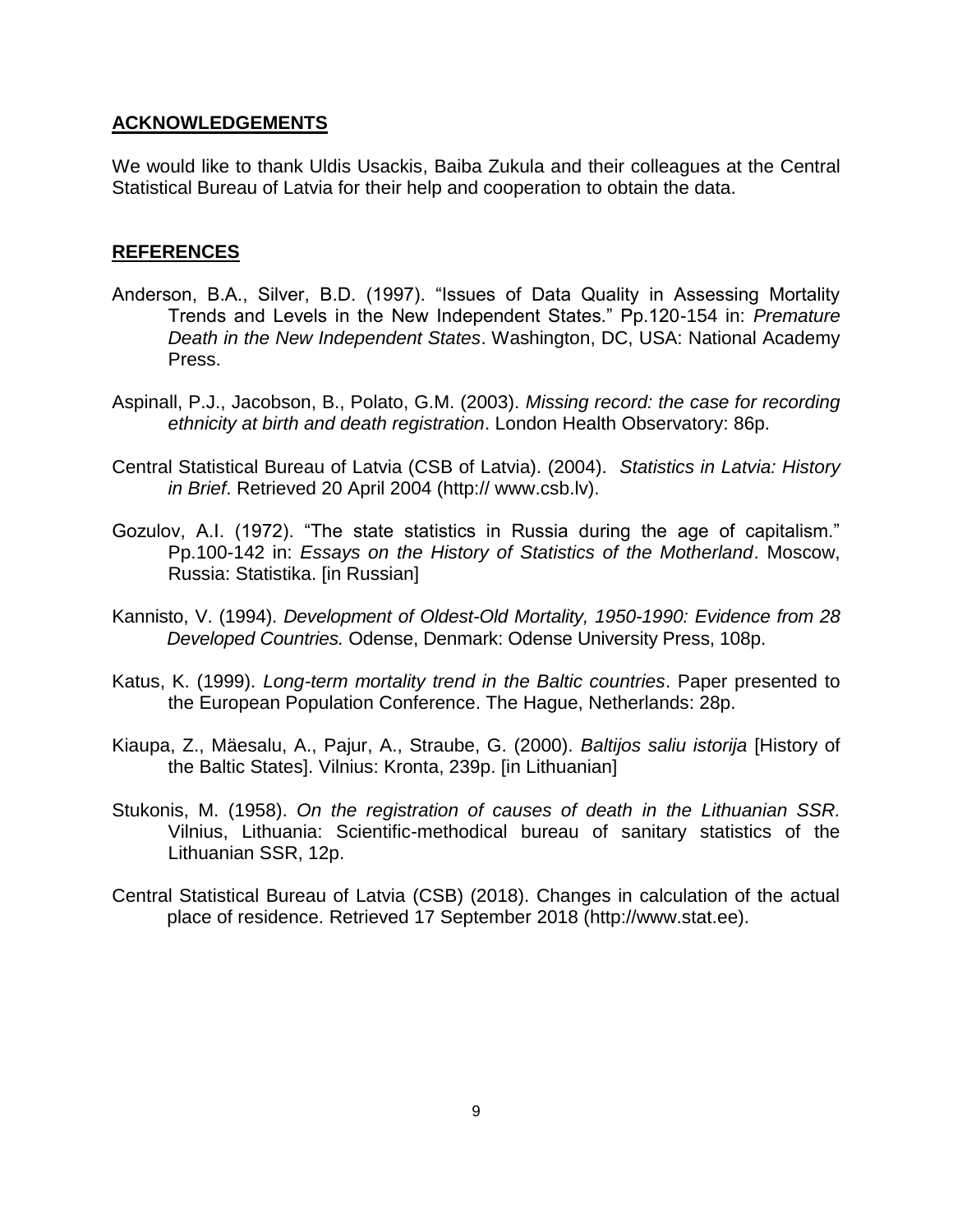## **APPENDIX 1:**

# **Description of the original data used for HMD calculations**

# **DEATHS**

| <b>Period</b> | <b>Type of Data</b>                                                                                                                                  | Age<br>grouping                                                                                           | <b>Comments</b>                                                                                                                                                                                  | <b>RefCode(</b><br>s) |
|---------------|------------------------------------------------------------------------------------------------------------------------------------------------------|-----------------------------------------------------------------------------------------------------------|--------------------------------------------------------------------------------------------------------------------------------------------------------------------------------------------------|-----------------------|
| 1959          | Number of deaths to de<br>facto population by sex<br>and 5-year age groups<br>(5x1 rectangle) except<br>first and last age intervals.                | $0, 1-4, \ldots,$<br>$65-69, 70+,$<br>unknown                                                             | No adjustment has been<br>made for the<br>underestimation of infant<br>deaths for the period 1959-<br>1990                                                                                       | $\overline{2}$        |
| 1960-1961     | Number of deaths to de<br>facto population by sex<br>and 5-year age groups<br>(5x1 rectangle) except<br>first and last age intervals                 | $0, 1-4, \ldots$<br>$80-84, 85+,$<br>unknown                                                              | No adjustment has been<br>made for the<br>underestimation of infant<br>deaths for the period 1959-<br>1990                                                                                       | $\overline{2}$        |
| 1962-1993     | Annual number of deaths<br>to de facto population by<br>sex and single year of age<br>(1x1 rectangle).                                               | 0, 1, , 99,<br>$100 +$ ,<br>unknown                                                                       | No adjustment has been<br>made for the<br>underestimation of infant<br>deaths for the period 1959-<br>1990                                                                                       | $\overline{2}$        |
| 1994-1999     | Annual number of deaths<br>to de facto population by<br>sex and 1-year birth cohort<br>(age reached during the<br>year - vertical<br>parallelogram). | TL, TU:<br>Age 0<br>TL: Age 1<br>VV (age<br>reached<br>during the<br>year): 2, 3, ,<br>$99+$ ,<br>unknown | For vertical parallelograms,<br>exact age was recalculated<br>(by decreasing by one<br>year) to follow the HMD<br>definition of vertical<br>parallelogram (age at the<br>beginning of the year). | 5, 7, 8, 10           |
| 2000-2014     | Annual number of deaths<br>to de facto population by<br>sex and single year of age<br>(1x1 rectangle).                                               | 0, 1, , 99,<br>$100+,$<br>unknown                                                                         | Newly published<br>recalculated official deaths<br>by Lexis squares replaced<br>previously published official<br>deaths classified by<br>parallelograms with vertical<br>left and right sides.   | 30                    |
| 2015-2019     | Annual number of deaths<br>to de facto population by<br>sex and single year of age<br>(1x1 rectangle).                                               | 0, 1, , 99,<br>$100 +$ ,<br>unknown                                                                       |                                                                                                                                                                                                  | 31, 32                |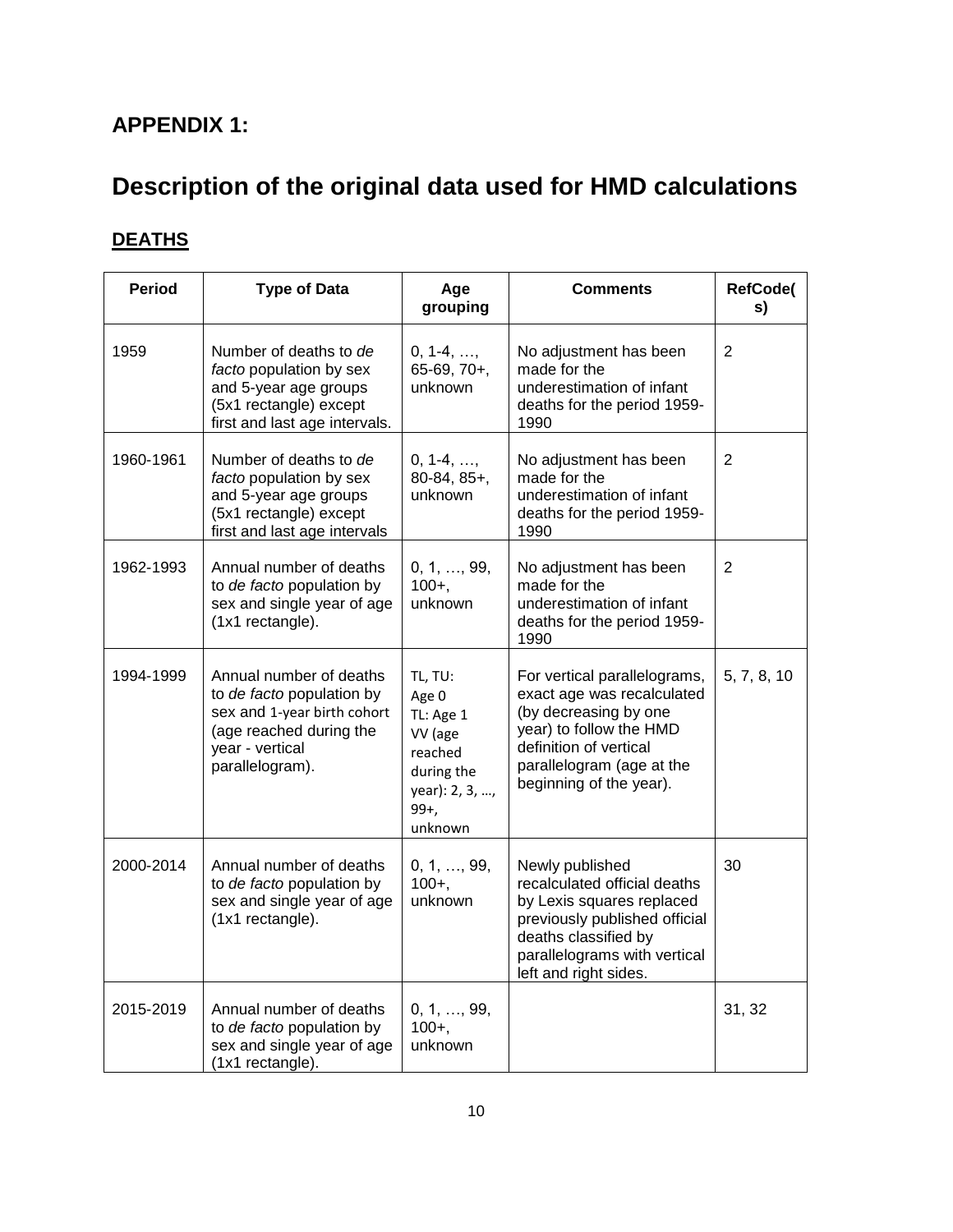## **POPULATION**

| <b>Period</b> | <b>Type of Data</b>                                                                                                                | Age<br>grouping                     | <b>Comments</b>                                                                                                                                                                                                                                  | <b>RefCode(</b><br>s) |
|---------------|------------------------------------------------------------------------------------------------------------------------------------|-------------------------------------|--------------------------------------------------------------------------------------------------------------------------------------------------------------------------------------------------------------------------------------------------|-----------------------|
| 1959, 1970    | Census counts of<br>population by sex and<br>single year of age as of<br>January 15. Actually<br>present (de facto)<br>population. | 0, 1, , 99,<br>$100 +$ ,<br>unknown |                                                                                                                                                                                                                                                  | 3                     |
| 1971-1989     | Annual population<br>estimates by sex and<br>single year of age.<br>Permanently resident (de<br>jure) population.                  | 0, 1, , 84,<br>$85+$                |                                                                                                                                                                                                                                                  | 4                     |
| 1990-2011     | Annual inter-censal<br>population estimates by<br>sex and single year of<br>age. Permanently resident<br>(de jure) population.     | 0, 1, , 99,<br>$100 +$ ,<br>unknown |                                                                                                                                                                                                                                                  | 4, 6                  |
| 2012-2016     | Annual post-censal<br>population estimates by<br>sex and single year of<br>age. Permanently resident<br>(de jure) population.      | 0, 1, , 99,<br>$100 +$ ,<br>unknown |                                                                                                                                                                                                                                                  | 9, 19, 20,<br>28      |
| 2017-2020     | Annual post-censal<br>population estimates by<br>sex and single year of<br>age. Permanently resident<br>(de jure) population.      | 0, 1, , 99,<br>$100 +$ ,<br>unknown | Population estimates were<br>derived using a revised<br>concept excluding<br>previously counted<br>persons having declared<br>their place of residence at<br>their workplace (enterprise<br>registered in Latvia) but<br>not residing in Latvia. | 29, 35                |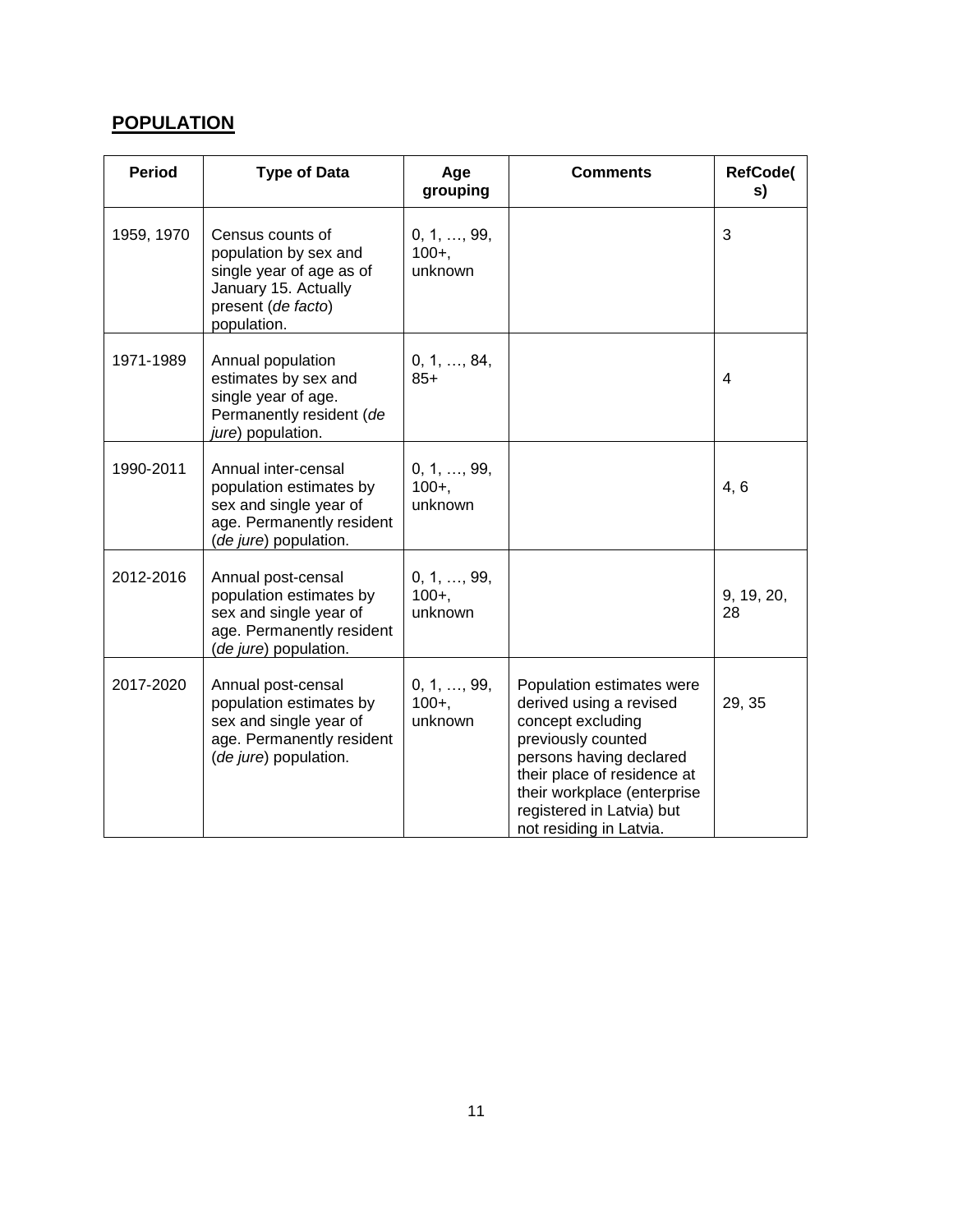## **BIRTHS**

| <b>Period</b> | <b>Type of Data</b>                                                              | <b>Comments</b>                                                                                                              | RefCode(s)            |
|---------------|----------------------------------------------------------------------------------|------------------------------------------------------------------------------------------------------------------------------|-----------------------|
| 1959-1999     | Annual counts of births by<br>sex. Actually present (de<br>facto) population.    | No adjustment has been<br>made for the<br>underestimation of the<br>number of live births<br>during the period 1959-<br>1990 | 1                     |
| 2000-2019     | Annual counts of births by<br>sex. Permanently resident<br>(de jure) population. | The number of live births<br>includes those occurring<br>abroad to women officially<br>residing in Latvia.                   | 14, 15, 21, 26,<br>33 |

## **BIRTHS BY MONTH**

**Type of data:** Annual live birth counts by month.

**Period covered:** 1959-2019.

**RefCode(s):** 16, 17, 18, 25, 27, 34.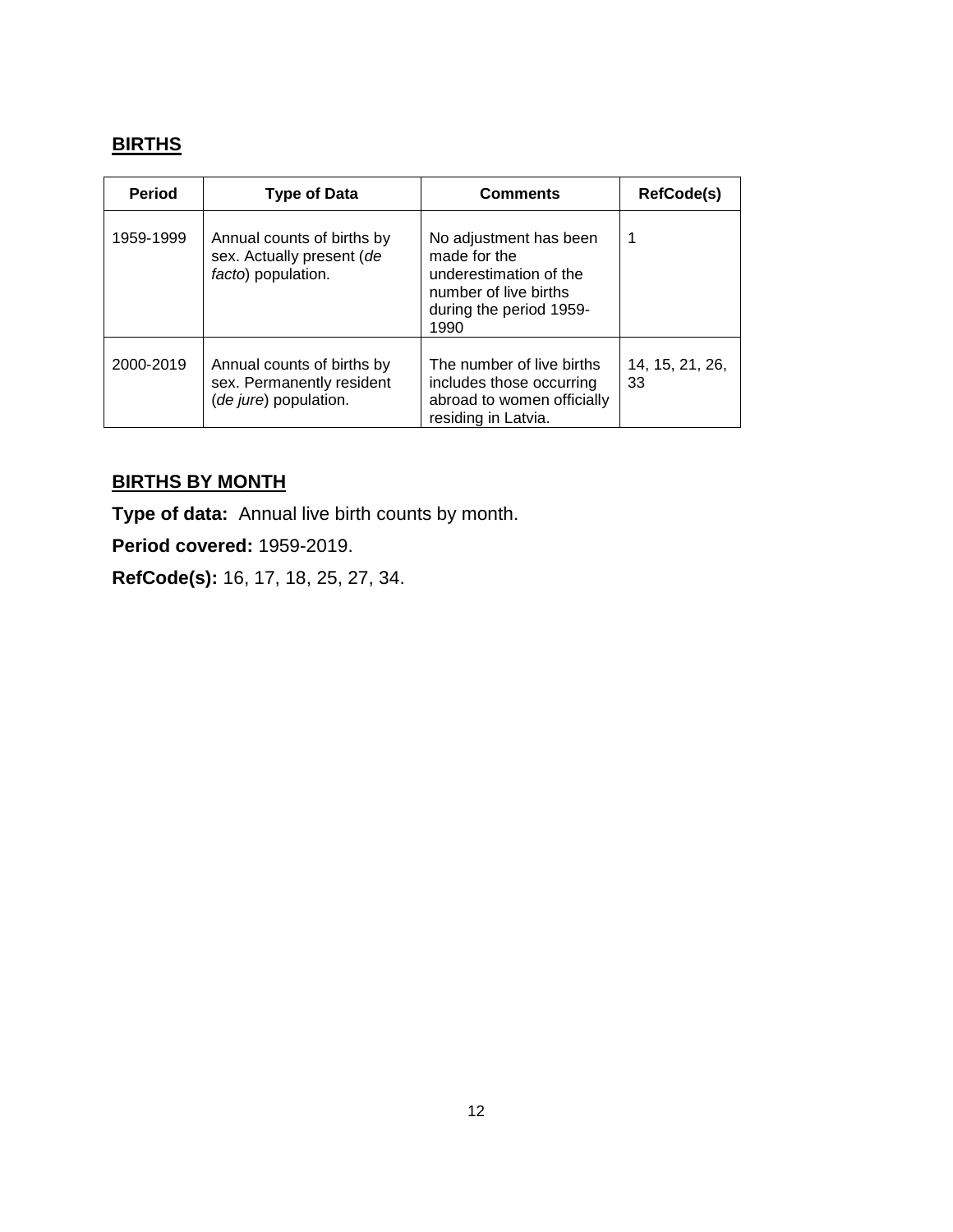## **APPENDIX 2: DATA QUALITY ISSUES (1)**

**Figure 2 (A, B, C, D).** Inconsistencies between the data from population censuses and official population estimates



Comment on Figure 2. There are peaks at ages 67 and 69 in the 1970 census, but not at the corresponding ages of 68 and 70 in the population estimates for 1971. Similar inconsistencies can be identified between the census of 1979 and the official inter-censal estimates for 1978 and 1980 as well as between the census of 1989 and the estimate for 1988 (Figures 2A and 2B). Peaks in the number of males and females in the 1972 birth cohort are present in the census of 1989 and in the population estimates for the period 1990-1999, but not in the 2000 and 2001 population estimate and the census of 2000 (Figures 2C and 2D).